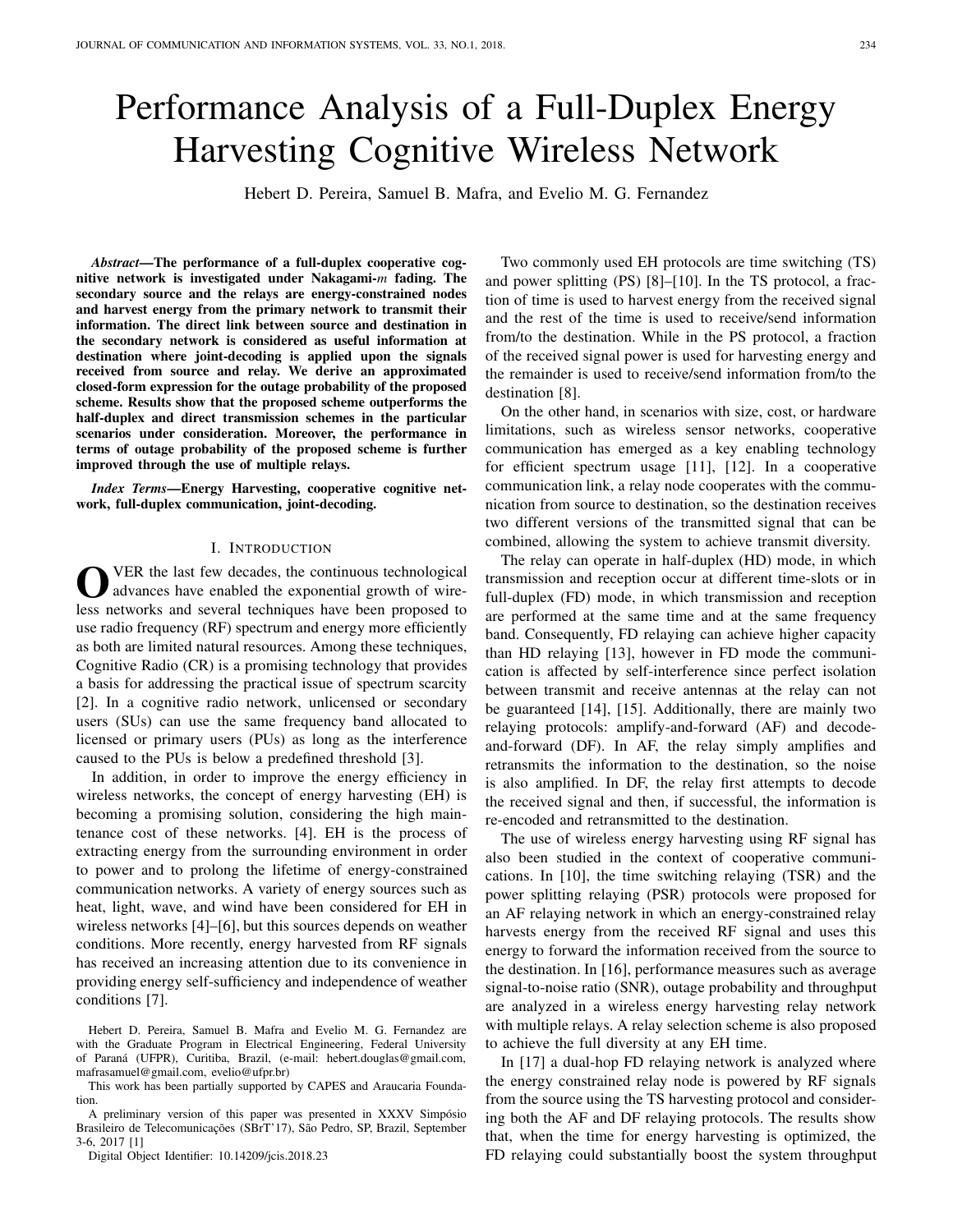compared to the conventional HD relaying architecture.

Cooperative cognitive radio networks have also been widely addressed in the literature. For instance in [18], the authors examine the impact of multiple primary transmitter and receivers on the performance, in terms of outage probability, of cognitive DF-HD relay networks. In [19], a new FD relaying scheme is proposed for a cognitive network where the secondary destination jointly decodes the signals from the secondary transmitter and from the FD secondary relay. Furthermore, the authors consider the signal received form the direct link as useful information, rather than interference. Results show that the proposed FD scheme presents the best performance among all schemes investigated in the paper. In [20], the scenario presented in [18] is extended to an EH scenario in which the secondary nodes harvest energy from multiple primary transmitters. The results show that when the number of primary transmitters is large, the detrimental effect of the interference from the PUs outweighs the benefits of the energy that can be harvested from them.

In this paper we extend the scenario presented in [19] to a scenario in which both the source and relay nodes are energyconstrained and harvest energy from the RF signals transmitted by the PU to support information transmission as in [20]. Therefore, a FD relaying cognitive radio network is considered. To the best of the authors knowledge, such a scenario has not yet been proposed in the literature. The contribution of this paper is twofold: first, an approximated expression is derived for the outage probability of the secondary network in a FD relaying cognitive radio network; and secondly, the performance in terms of outage probability of the proposed scheme is further improved through the use of multiple relays.

The rest of the paper is organized as follows. In Section II, the system model and assumptions regarding the EH protocol are described. In Section III, approximated expressions for the outage probability are given while in Section IV, numeric results and discussions are presented. Section V concludes the paper.

#### II. SYSTEM MODEL

A cognitive cooperative network is considered in which an energy-constrained source S transmits to a self-powered destination D with the help of multiple energy-constrained relays  $R_u$ ,  $u \in \{1, 2, \dots, U\}$ . The primary network consists of one primary transmitter  $P<sup>1</sup>$  which is near the secondary network so, an interference-limited scenario is taken under consideration as in [18]. Fig. 1 illustrates the proposed scenario in which only the selected relay R<sup>∗</sup> is shown.

Differently from [16]–[18], [20], we consider the signal received from the direct link between S and D as useful information. Consequently, joint-decoding is performed at D upon the signals received from S and  $R_{\ast}$  as in [19]. Both S and R<sup>∗</sup> transmit their information using only the energy harvested from the primary RF signal<sup>2</sup> using the TS-EH protocol. All

the energy harvested by the nodes is stored in a rechargeable battery, that can be a super-capacitor or a high-efficiency battery and then used for information transmission in just one time slot as in [10], [21].



Fig. 1: Cognitive Cooperative Full-Duplex Network with Multiple Relays

The quasi-static fading channel between transmitter *i* and *receiver j* is denoted by  $h_{ij}$ ,  $i \in \{p, s, r_*\}, j \in \{s, r_*, d\},\$ whose envelope follows a Nakagami-*m* distribution<sup>3</sup> with shape parameter  $m_{ij}$ . The average channel power gain is  $\lambda_{ij} \triangleq \mathbb{E} \left[ |h_{ij}|^2 \right] \triangleq \tilde{d}_{ij}^{-\nu}$ , where  $\hat{d}_{ij} = \frac{d_{ij}}{d_{\nu}d_{\nu}}$  $\frac{a_{ij}}{d_{pd}}$  is the normalized distance between the primary transmitter and the secondary destination, and v is the path-loss exponent ( $v \ge 2$ ). The residual self-interference at the FD relay is modeled by a circularly symmetric complex Gaussian distribution with zero mean and variance  $\sigma_{r_*r_*}^2$ . Consequently, the channel between the two antennas of the the FD relay can be seen as a fading channel with coefficient  $h_{r_*r_*} \sim \mathcal{CN}(0, \sigma_{r_*r_*}^2)$  and average power  $\lambda_{r*r_{*}} \triangleq \delta$ , where  $\delta$  represents the interference cancellation factor which arises from the association of antenna isolation and interference cancellation techniques [14].

|                       | $\big  \mathbb{P} \to (\mathbb{S}, \mathbb{R}_1, \cdots, \mathbb{R}_U) \mathbb{S} \to (\mathbb{R}_1, \cdots, \mathbb{R}_U, \mathbb{D}) \big $ | $R_* \rightarrow D$ |
|-----------------------|-----------------------------------------------------------------------------------------------------------------------------------------------|---------------------|
| $\alpha T$ Harvesting | $(1-\alpha)\beta T$                                                                                                                           | $(1-\alpha)\beta T$ |

Time

Fig. 2: HD protocol for energy harvesting and information transmission.

|                       | $ P\rightarrow (S, R_1, \cdots, R_U)  S\rightarrow (R_1, \cdots, R_U, D)$ and $R_*\rightarrow D$ |
|-----------------------|--------------------------------------------------------------------------------------------------|
| $\alpha T$ Harvesting | $(1 - \alpha)\beta T$ Information                                                                |

Time

Fig. 3: FD protocol for energy harvesting and information transmission.

In this paper, we consider the TS energy harvesting protocol, where S and relays first harvest energy from P during a fraction  $\alpha T$  of each time-slot of duration *T*, as shown in Figures 2 and

<sup>&</sup>lt;sup>1</sup>It is assumed that the SUs are far enough from the primary destination so that the interference caused by the SUs to the primary destination is negligible.

 $2$ It is assumed that the nodes are provided with a battery capable of keeping their circuitry active, otherwise the problem becomes very difficult to be modeled as showed in [21].

 $3$ Nakagami-*m* is a general distribution that fits several types of fading. The Rayleigh distribution, for example, corresponds to  $m = 1$ . For  $m > 1$  there is some line-of-sight between transmitter and receiver.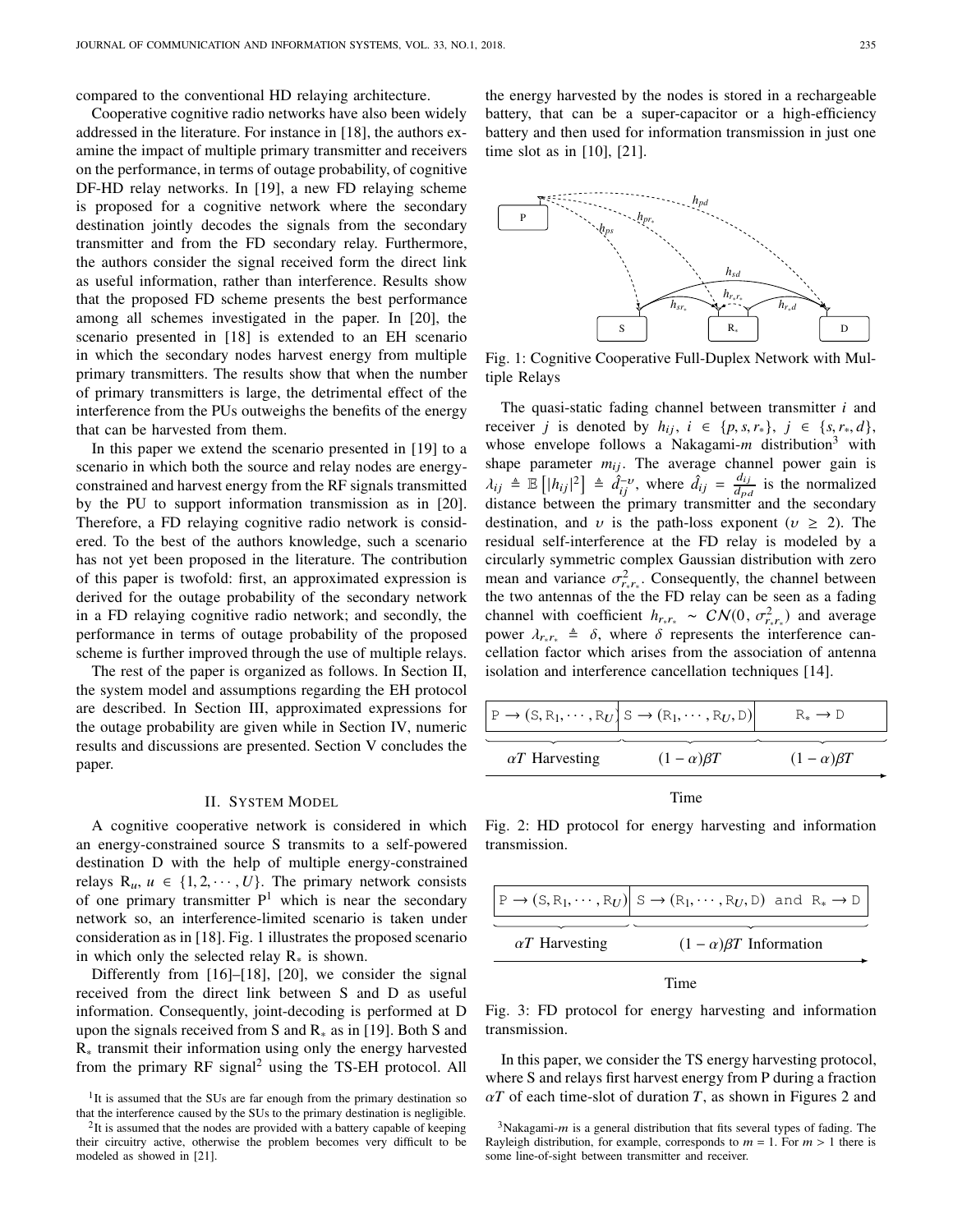3. After that, S and  $R<sub>*</sub>$  transmit their information during a time  $(1-\alpha)\beta T$ , being  $\beta = \frac{1}{2}$  for the HD mode (Fig. 2), while  $\beta = 1$ for the FD mode (Fig. 3) and for the direct transmission which will be also considered for comparison purposes. Therefore, the energy harvested at node  $k$  ( $k \in \{s, r_*\}$ ) is given by

$$
E_k = \eta P_p |h_{pk}|^2 \alpha T,\tag{1}
$$

where  $\eta$  (0  $\leq \eta \leq 1$ ) is the energy transfer efficiency and  $P_p$  is the primary transmit power. Consequently, the available transmit power at node *k* is

$$
P_k = \frac{E_k}{\beta(1-\alpha)T} = \frac{\alpha \eta P_p}{\beta(1-\alpha)} |h_{pk}|^2 = \mathcal{K}P_p |h_{pk}|^2, \quad (2)
$$

where  $\mathcal{K} = \frac{\alpha \eta}{\beta(1 - \epsilon)}$  $\frac{\alpha \eta}{\beta(1-\alpha)}$ .

The signals received at R<sup>∗</sup> and D at time *t* can be expressed, respectively, as

$$
y_{r_*}[t] = \sqrt{P_s} \; h_{sr_*} \, x_s[t] + \sqrt{P_{r_*}} h_{r_*r_*} \, \hat{x}_r[t] + \sqrt{P_p} \, h_{pr_*} x_p[t], \tag{3}
$$
\n
$$
y_d[t] = \sqrt{P_{r_*}} \; h_{r_*d} \; \hat{x}_r[t] + \sqrt{P_s} \; h_{sd} \, x_s[t] + \sqrt{P_p} \, h_{pd} \, x_p[t], \tag{4}
$$

where  $P_i$  is the transmit power at node *i*,  $x_s[t]$  is the message sent by S,  $x_p[t]$  is the message sent by P, and  $\hat{x}_r[t] \triangleq x_s[t-d]$ is the message retransmitted by R<sup>∗</sup> after a processing delay *d*.

#### III. OUTAGE PROBABILITY ANALYSIS

We consider as performance metric the outage probability. Outage is the event that the mutual information between nodes *i* and *j* is less than an attempted information rate  $\mathcal{R}_{\text{sch}}$ . Assuming unit bandwidth, the outage probability of the link  $k \rightarrow j$ , with  $k \neq j$ , is obtained as

$$
O_{kj} = \Pr\left\{\log_2\left(1 + \frac{\mathcal{K}|h_{kj}|^2 |h_{pk}|^2}{|h_{pd}|^2}\right) < \frac{\mathcal{R}_{\text{sch}}}{1 - \alpha}\right\},\qquad(5)
$$

where Pr{*a*} is the probability of event *a* and  $\mathcal{R}_{\text{sch}} = \frac{\mathcal{R}}{R_{\text{sch}}}$ is the transmission rate in bits per channel use (bpcu) of the scheme sch ∈{EH-DT, EH-HDJD, EH-FDJD} and  $\mathcal R$  is the attempted information rate in the case of non-cooperative direct transmission. Note that  $R_{sch}$  corresponds to the code rate (the ratio between the number of information packets and the total number of packets) of a given scheme sch, where  $R_{EH-FDJD} = R_{EH-DT} = 1$  for FD and direct transmissions and  $R_{EH-HDJD} = \frac{1}{2}$  for HD transmission.

#### *A. Energy Harvesting Direct Transmission Scheme*

In the Energy Harvesting Direct Transmission Scheme (EH-DT), the source devotes a fraction  $\alpha$  of time slot to harvest energy from the primary transmission and transmit a new information in the remainder of the time-slot.

The outage probability of EH-DT scheme can be expressed as

$$
O_{sd}^{\text{EH-DT}} = \Pr\left[I_{sd} < \mathcal{R}_{\text{sch}}\right]
$$
\n
$$
= \Pr\left[(1-\alpha)\log_2\left(1 + \frac{P_s \left|h_{sd}\right|^2}{P_p \left|h_{pd}\right|^2}\right) < \mathcal{R}_{\text{EH-DT}}\right]
$$
\n
$$
= \Pr\left[\log_2\left(1 + \frac{\mathcal{K}\left|h_{ps}\right|^2 \left|h_{sd}\right|^2}{\left|h_{pd}\right|^2}\right) < \frac{\mathcal{R}_{\text{EH-DT}}}{(1-\alpha)}\right].\tag{6}
$$

However, the outage probability of the EH-DT scheme presented in (6) has not a general closed-form expression. In order to evaluate the effects of energy harvesting on the performance of the proposed scheme, we derive approximated closed-form expressions for two scenarios of interest with some particular fading parameters.

- 1) In the first scenario, we are interested in evaluate the effect of some line-of-sight in the harvesting and interference links. We consider  $m_{ki} = 1$  (Rayleigh fading) for the link  $k \rightarrow j$  and generic values of fading parameter for the links between the primary network and the secondary network ( $m_{pk} \ge 1$  and  $m_{pj} \ge 1$ );
- 2) In the second scenario, we evaluate the effect of some line-of-sight in a link of the secondary network. We consider  $m_{pk} = m_{pj} = 1$  (Rayleigh fading) for the link between the primary and secondary networks, and a generic value for the fading parameter  $m_{kj} \geq 1$  for the link  $k \rightarrow j$  with  $k \neq j$ ;

Following the analysis in [22], we can write the outage probability of the link  $S \rightarrow D$ , taking into account the two scenarios above as in (7), where  $E_n(n, z) = \int_1^{\infty} \frac{e^{-zt}}{t^n}$  $\frac{c}{t^n}$ *dt* is the exponential integral [23, Eq.  $(5.1.4)$ ],  $U(a, b, c)$  is the confluent hypergeometric function [24, Eq. (9.211.4)] and  $\mathcal{Z}_{md}$  is a constant given by:

$$
Z_{md} = \frac{\left(2^{\frac{\mathcal{R}_{\rm sch}}{(1-\alpha)}} - 1\right) m_{sd} \lambda_{pd}}{\mathcal{K} \lambda_{ps} \lambda_{sd}}.
$$
 (8)

#### *B. Relay Selection Strategy*

We assume perfect knowledge of the channels in all nodes of the secondary network that can be obtained through pilot signals according to [25]–[27].

A distributed relay selection protocol is adopted based on a reactive mode, where the selected relay is the one that maximizes the instantaneous channel gain between the relay and the destination, among all the relay that correctly decoded the source message. Thus, the relay that decoded the previous source information and have a better channel gain between R and D will be the one chosen to transmit to the destination, as proposed in [28], [29]. So the selected relay is expressed as

$$
R_* = \underset{u \in \{1, ..., U\}}{\arg \max} \left( |h_{r_u d}|^2 \right). \tag{9}
$$

In a distributed relay selection, each relay waits a time proportional to a control variable that is given as a function of the gain of the channel before perform its transmission. The control variable is given by  $t_c \sim \frac{1}{11}$  $\frac{1}{\left|h_{ru}\right|^2} + \varphi$ . As the gain of the channels can present identical values for different relays, we include a Gaussian random variable  $\varphi$  to avoid simultaneous transmissions of more than one relay. The variable  $\varphi$  has zero mean and variance  $\sigma_{\varphi}^2$ , which value is very small compared to channel gain  $|h_{r_u d}|^2$ . Moreover, we assume that the other relays overhear the transmission and remain silent to avoid collisions.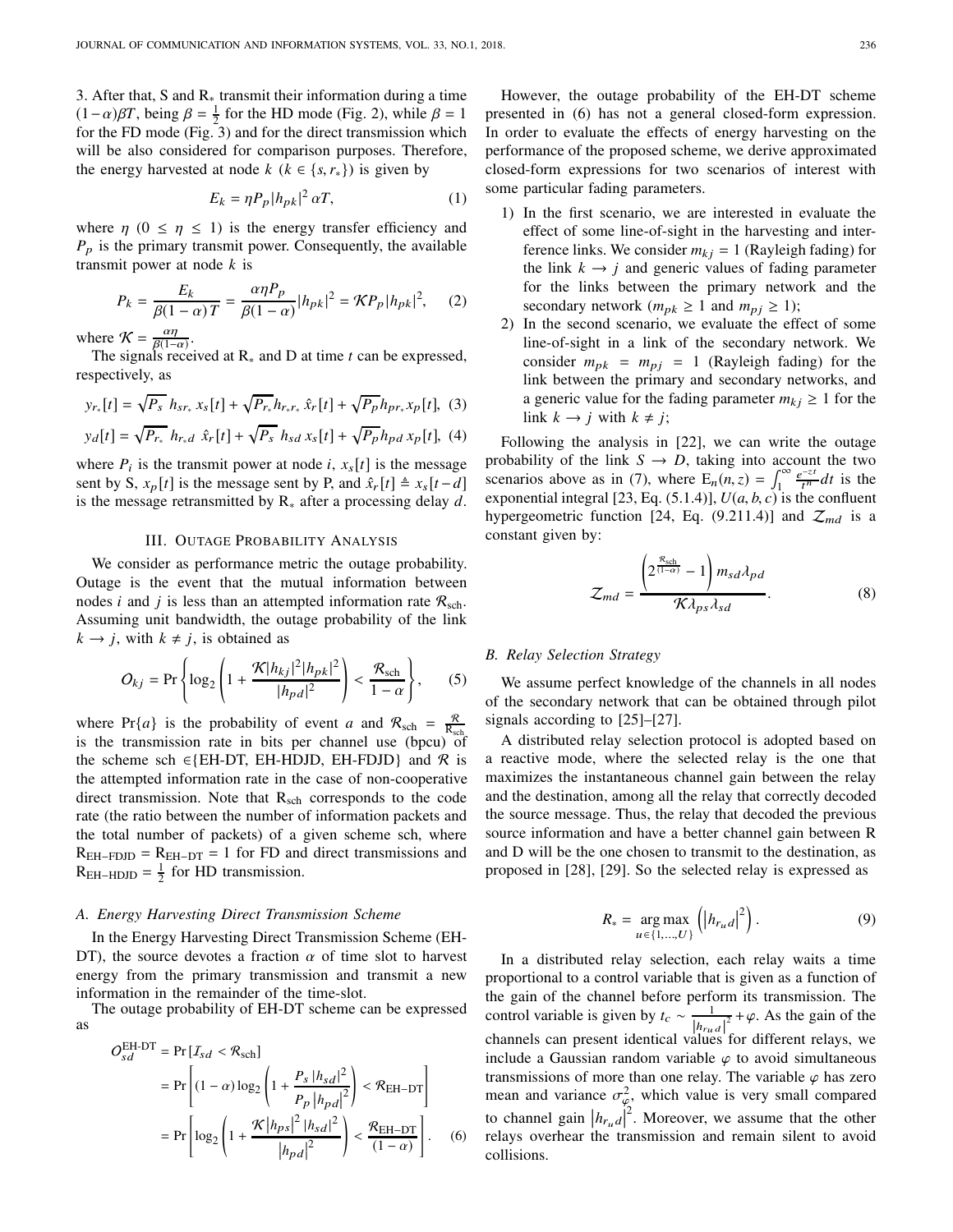$$
O_{sd}^{\text{EH-DT}} = \int_0^\infty \int_0^\infty \int_0^{\frac{z_{ps}(2^{\frac{p_{\text{EH-DT}}}{(1-\alpha)}-1)}}{\sqrt{z_{\text{exp}}}}}\frac{e^{-\frac{m_{sd}z_{sd}}{dz_{sd}}\left(\frac{m_{sd}z_{sd}}{dz_{ds}}\right)^{m_{sd}}}}{z_{sd}\Gamma(m_{sd})}e^{-\frac{m_{pd}z_{pd}}{dz_{pd}}\left(\frac{m_{pd}z_{pd}}{dz_{bd}}\right)^{m_{pd}}}e^{-\frac{m_{ps}z_{ps}}{dz_{ps}}\left(\frac{m_{ps}z_{ps}}{dz_{ps}}\right)^{m_{ps}}}{z_{ps}\Gamma(m_{ps})}dz_{sd}dz_{pd}dz_{ps}
$$
\n
$$
= \begin{cases} \mathcal{Z}_{md}e^{\mathcal{Z}_{md}}E_n(m_{sd}, \mathcal{Z}_{md}), & \text{for } m_{sd} = 1 \text{ and } m_{ps} = m_{pd} = 1\\ 1 - \frac{\Gamma(m_{ps} + m_{pd})U(m_{pd}, 1 - m_{ps}, \frac{z_{md}m_{ps}}{m_{pd}}}{\Gamma(m_{ps})}, & \text{for } m_{sd} = 1, m_{ps} \ge 1 \text{ and } m_{pd} \ge 1. \end{cases} \tag{7}
$$

# *C. Energy Harvesting Full-Duplex with Joint-Decoding Scheme*

In the proposed Energy Harvesting Full-duplex with Joint-Decoding scheme (EH-FDJD), whose protocol is showed in Fig. 3, the broadcast and cooperation phases occur at the same time. The source broadcast its information to the relays and to destination, while the selected relay forwards a previous information of source to the destination after a processing delay. The communication through the direct link is also considered as useful information, so when the source-relay link is in outage, the message can still be successfully received through the direct link. Finally, at the destination both messages are combined using the joint decoding scheme [19], [30], which is an iterative process for decoding information blocks based on the knowledge acquired from previously received blocks.

As a result, the mutual information of the links  $S \rightarrow R_{*}$  and  $R_* \rightarrow D$  can be computed, respectively, as:

$$
I_{sr_{*}}^{FD} = R_{EH-FDJD}(1-\alpha) \log_{2} \left(1 + \frac{P_{s} |h_{sr_{*}}|^{2}}{P_{p} |h_{pr_{*}}|^{2} + P_{r_{*}} |h_{r_{*}r_{*}}|^{2}}\right),
$$
  
\n
$$
I_{r,d}^{FD} = R_{EH-FDJD}(1-\alpha) \log_{2} \left(1 + \frac{P_{s} |h_{sd}|^{2} + P_{r_{*}} |h_{r_{*}d}|^{2}}{P_{p} |h_{pd}|^{2}}\right).
$$
\n(11)

From (11), it can be noted that the signals from S and  $R_*$  are treated as useful information at the destination. Moreover, the self-interference in  $\mathbb{R}_{*}$  is taken into account in (10). Thus, the overall outage probability of the proposed scheme EH-FDJD can be written as

$$
O^{EH+FDD} = O_{sd}^{FD}(O_{sr_*}^{FD})^U + (1 - (O_{sr_*}^{FD})^U)O_{r_*d}^{FD}.
$$
 (12)

In order to obtain a closed-form expression for (12), it is necessary to solve the terms individually. The value of  $O_{sd}^{FD}$ can be obtained using (7), with  $R_{EH-FDJD} = 1$  and the outage probability  $O_{sr_*}^{FD} = \Pr \left[ I_{sr_*} < \mathcal{R} \right]$  can be obtained as:

$$
O_{sr_*}^{FD} = \Pr\left[\log_2\left(1 + \frac{\mathcal{K}|h_{ps}|^2 |h_{sr_*}|^2}{|h_{pr_*}|^2 (1 + \mathcal{K}|h_{r_*r_*}|^2)}\right) < \frac{\mathcal{R}_{EH-FDJD}}{(1-\alpha)}\right].
$$
\n(13)

The self-interference term in (13) represented by  $(\mathcal{K}|h_{pr_*}|^2|h_{r_*r_*}|^2)$  can be seen as an attenuated version of the primary interference at the relay. As demonstrated in [14], [19], [31], the self-interference can be attenuated by interference cancellation techniques for residual values in the order of  $\delta < 10^{-3}$ . Thus, we can consider the value of self-interference term  $(\mathcal{K}|h_{r_*r_*}|^2 \ll 1)$  negligible in (13).

Therefore, the outage probability of the link S-R in (13) can be rewritten as

$$
O_{sr*}^{FD} = \Pr\left[\log_2\left(1 + \frac{\mathcal{K}|h_{ps}|^2 |h_{sr*}|^2}{|h_{pr*}|^2}\right) < \frac{\mathcal{R}_{EH-FDJD}}{(1-\alpha)}\right]. \quad (14)
$$

Thus, the outage probability  $O_{sr_*}^{FD}$  can be solved in the same way as  $O_{sd}^{DT}$ , being expressed as (15) (at the top of next page) where  $\mathcal{Z}_{mr}$  is a constant given by:

$$
\mathcal{Z}_{mr} = \frac{\left(2^{\frac{\mathcal{R}_{\text{sch}}}{(1-\alpha)}} - 1\right) m_{sr_*} \lambda_{pr_*}}{\mathcal{K} \lambda_{ps} \lambda_{sr_*}}.
$$
 (16)

The outage probability of the  $R_* \rightarrow D$  link is defined as  $O_{r,d}^{FD}$  = Pr  $[I_{r,d} < \mathcal{R}]$  and can be approximated as in (17), Í  $2^{\frac{\mathcal{R}_{\text{sch}}}{(1-\alpha)}-1}$ 

where  $X =$  $\frac{1}{\mathcal{K}}$  and the terms  $\xi_s$ ,  $\xi_r$ ,  $\varrho_s$  e  $\varrho_r$  are given, respectively, by:

$$
\xi_s = \left(\frac{\Gamma(m_{ps})\Gamma(m_{ps} + 1)\Gamma(m_{sd})\Gamma(m_{sd} + 1)}{\Gamma(m_{ps} + 0.5)^2 + \Gamma(m_{sd} + 0.5)^2} - 1\right)^{-1},\tag{18}
$$

$$
\xi_{r_*} = \left(\frac{\Gamma(m_{pr_*)}\Gamma(m_{pr_*} + 1)\Gamma(m_{r_*d})\Gamma(m_{r_*d} + 1)}{\Gamma(m_{pr_*} + 0.5)^2 + \Gamma(m_{r_*d} + 0.5)^2} - 1\right)^{-1}, \quad (19)
$$

$$
\varrho_s = \sqrt{\frac{\lambda_{ps}\lambda_{sd}}{m_{ps}m_{sd}}}\frac{\Gamma(m_{ps} + 0.5)\Gamma(m_{sd} + 0.5)}{\Gamma(m_{ps})\Gamma(m_{sd})}\frac{1}{\xi_s},\tag{20}
$$

$$
\varrho_{r_*} = \sqrt{\frac{\lambda_{pr_*}\lambda_{r_*d}}{m_{pr_*}m_{r_*d}}} \frac{\Gamma(m_{pr_*} + 0.5)\Gamma(m_{r_*d} + 0.5)}{\Gamma(m_{pr_*})\Gamma(m_{r_*d})} \frac{1}{\xi_{r_*}}.\tag{21}
$$

Please, see Appendix A for more details of the derivation.

# *D. Energy Harvesting Half-Duplex with Joint-Decoding Scheme*

As a benchmark scheme, we analyze the performance of an Energy Harvesting Half-Duplex Joint Decoding scheme (EH-HDJD), whose transmission protocol is described in Fig. 2. The communication occurs in two phases: first, the source broadcast its information to the relays and to destination; and secondly, the selected relay forwards the information to the destination. At the destination both messages are combined and jointly decoded. Consequently, the overall outage probability of the EH-HDJD scheme can be written as:

$$
O^{EH-HDJD} = O_{sd}^{HD} (O_{sr_*}^{HD})^U + (1 - (O_{sr_*}^{HD})^U) O_{r_*d}^{HD}. \tag{22}
$$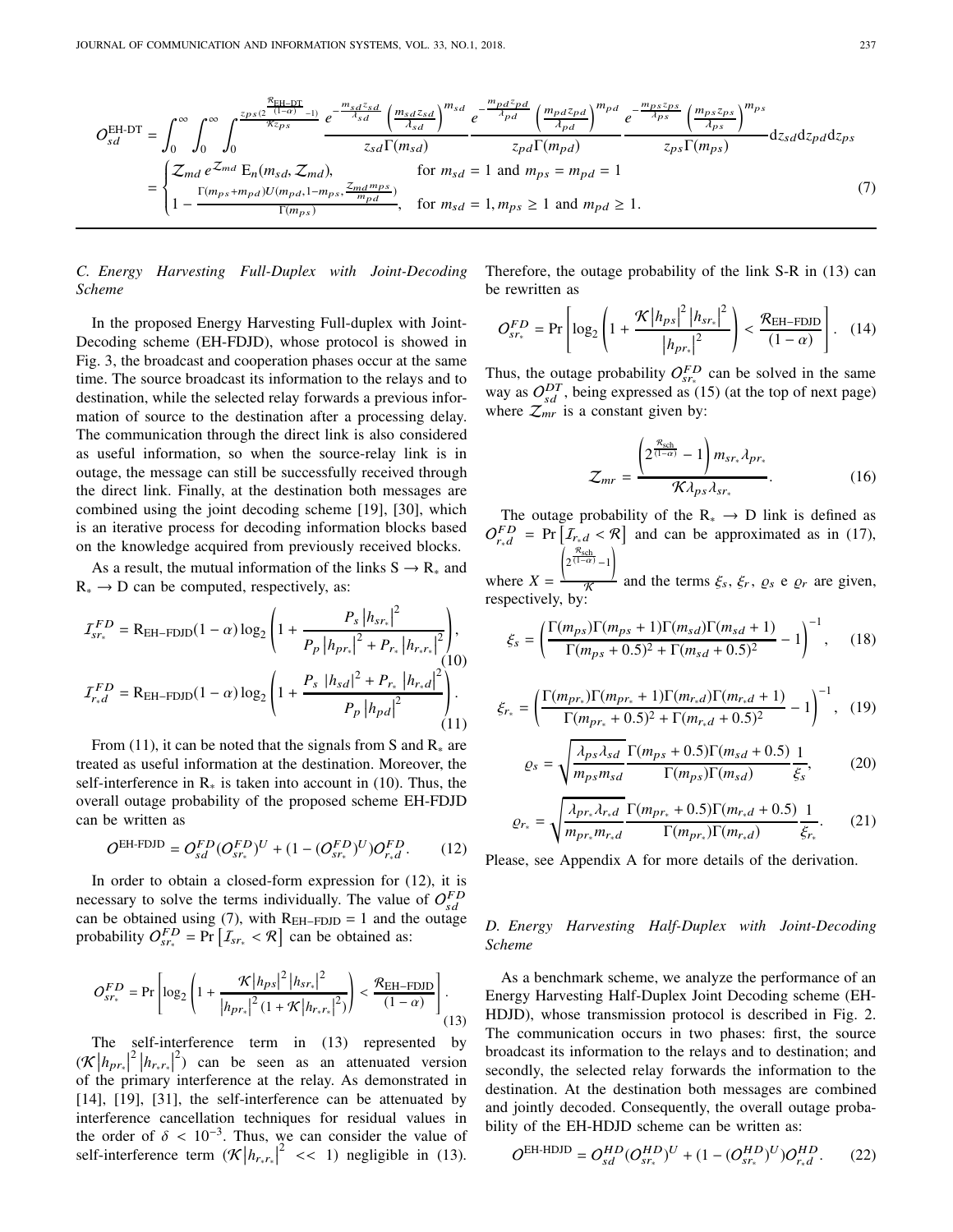$$
O_{sr_*}^{FD} = \begin{cases} Z_{mr} e^{Z_{mr}} E_n(m_{sr_*}, Z_{mr}), & \text{for } m_{sr_*} \ge 1 \text{ and } m_{ps} = m_{pr_*} = 1\\ 1 - \frac{\Gamma(m_{ps} + m_{pr*}) U(m_{pr_*}, 1 - m_{ps}, \frac{Z_{mr} m_{ps}}{m_{pr_*}})}{\Gamma(m_{ps})}, & \text{for } m_{sr_*} = 1, m_{ps} \ge 1 \text{ and } m_{pr_*} \ge 1. \end{cases}
$$
(15)

$$
O_{r,d}^{FD} = \Pr \left[ \log_2 \left( 1 + \mathcal{K} \left( \frac{|h_{ps}|^2 |h_{sd}|^2 + |h_{pr_s}|^2 |h_{r,d}|^2}{|h_{pd}|^2} \right) \right) < \frac{\mathcal{R}_{EH-FDJD}}{(1-\alpha)} \right]
$$
  

$$
\approx 2^{-\xi_s - \xi_{r*}} \varrho_s^{-\xi_s} \varrho_{r*}^{-\xi_{r*}} (X \lambda_{pd})^{\frac{\xi_s + \xi_{r*}}{2}} U \left( \frac{\xi_s}{2}, 0.5, \frac{X \lambda_{pd}}{4 \varrho_s^2} \right) U \left( \frac{\xi_{r*}}{2}, 0.5, \frac{X \lambda_{pd}}{4 \varrho_{r*}^2} \right)
$$
(17)

The outage probability  $O_{H_1}^{HD}$  can be written as in (7) while the outage probabilities  $O_{sr_*}^{HD^*}$  and  $O_{r_*d}^{HD}$  are obtained as in (15) and (17), respectively, with  $R_{EH-HDD} = \beta = \frac{1}{2}$ .

#### IV. NUMERICAL RESULTS

In this section, we present some numerical results to investigate the performance of the EH-FDJD scheme compared to the EH-HDJD scheme, both with joint decoding at destination, and also with the EH-DT direct link scheme without cooperation. Monte Carlo simulations were performed to validate the analytical expressions obtained.

We consider  $\sigma_{r_*r_*}^2 = 1$ , a path-loss exponent  $v = 4$ ,  $\mathcal{R} = 1$ bpcu and  $\eta = 1^4$ . Furthermore, it is assumed that all relays are in a cluster, *i.e.*, are at the same distance from the other nodes of the network. The primary transmitter P is located at coordinates  $(0,1)$  on the X-Y plane. While S, the cluster of relays and D are located at coordinates  $(1,0)$ ,  $(1.5,0)$  and  $(2,0)$ , respectively. The cluster of relays is located in a straight line between S and D. Monte Carlo simulations are represented by red circles in the figures that fallows.

optimum position for the relay, the outage probability of the different schemes as a function of the distance between S and R is evaluated in Fig.4. We consider  $\alpha = 0.5$  and that the position of  $\mathbb{R}_{*}$  is varied from (1.1.0) to (1.9.0). The direct transmission is just included on the figure for comparison purposes.

From Fig.4, it can be noticed that the Monte Carlo simulations agree very well with the theoretical results. It can also be observed that the EH-FDJD scheme presents the best performance among all the schemes analyzed. Furthermore, it can be seen that the optimum position of the relay is exactly in the midpoint between S and D for this particular scenario. This is because when  $R_*$  is closer to S, the secondary nodes harvest more energy, however the interference from the primary transmitter is large at the relay, causing an increase in the outage probability. When  $R_*$  is closer to D, the interference from P decreases at the relay but at the same time, the energy harvested from the primary transmission also decreases, thereby increasing the outage probability.



Fig. 4: Outage probability of the different schemes in function of *d*sr<sup>∗</sup> .

First, a scenario with just one cooperative relay and with  $m_{ij}$  = 1 for all channels is analyzed. In order to find the



Fig. 5: Outage probability of the different schemes as a function of  $\alpha$  with  $d_{sr_*} = 0.5$ .

Fig. 5 illustrates the analysis of outage probability as a function  $\alpha$ . This analysis is important because the value of  $\alpha$ influences both power and transmission rate of the secondary nodes. We consider *d*sr<sup>∗</sup> = 0.5 which corresponds to the optimal relay position in this scenario as seen in Fig. 4. It can be noted that the proposed scheme has the best performance

<sup>&</sup>lt;sup>4</sup>Smaller values for  $\eta$  would not change the result of comparisons because the effect would be similar for all schemes and consequently, only the relative position of the results on the y axis would change.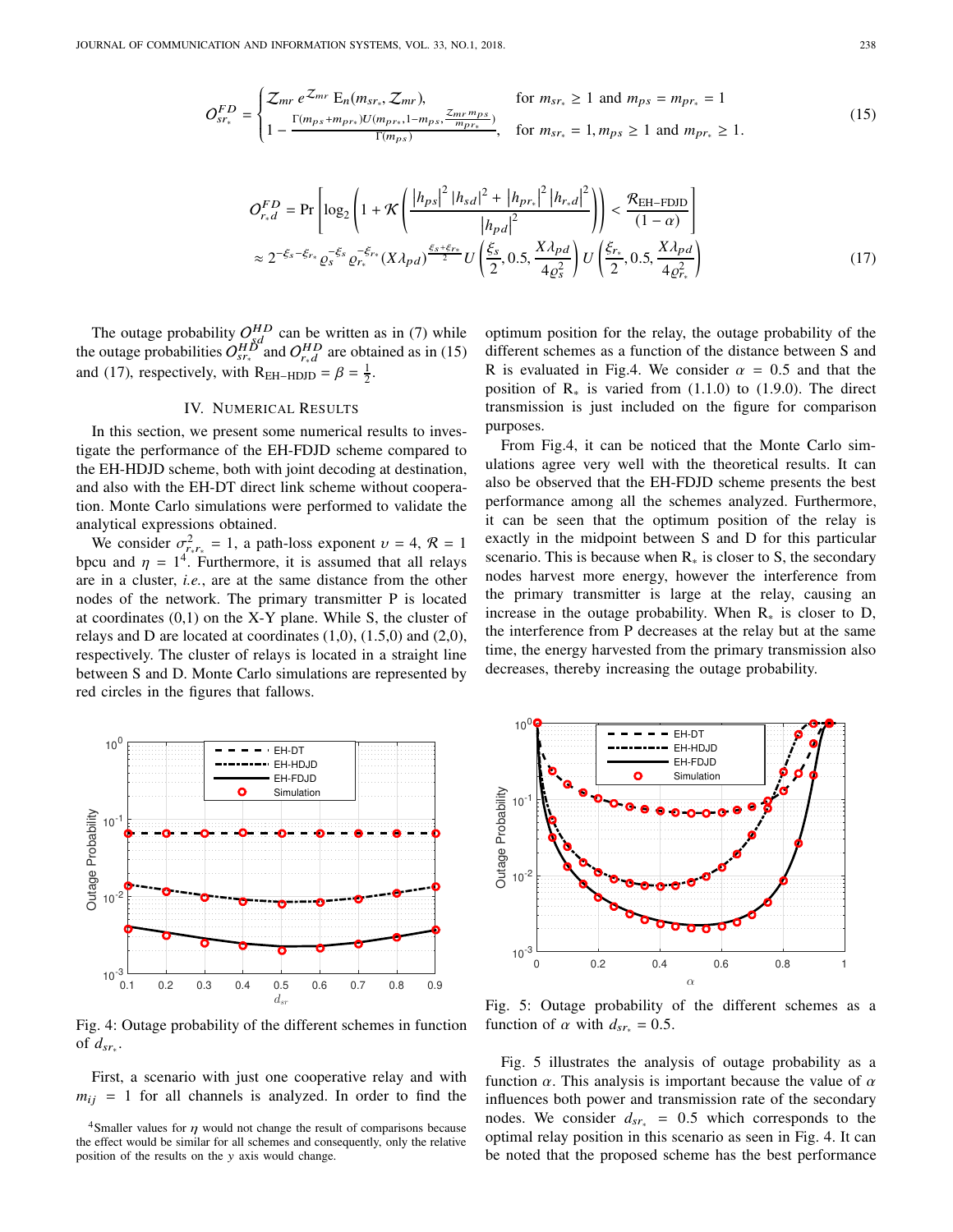among all schemes for the whole range of  $\alpha$ . When  $\alpha = 0.8$ the EH-FDJD scheme achieves an outage probability of  $10^{-2}$ , while the outage probability of the EH-DT scheme is greater than  $10^{-1}$ . Moreover, for a given outage probability, the harvesting time may be higher in EH-FDJD than in EH-HDJD, so with a larger amount of energy harvested, the proposed scheme is able to obtain a lower outage probability. In addition, the proposed scheme may obtain a certain outage probability with a shorter charging time and thereby it can devote more time to the transmission phase. For instance, with an outage probability of  $10^{-2}$ , we have  $\alpha = 0.11$  in EH-FDJD and  $\alpha = 0.22$  in EH-HDJD.



Fig. 6: Outage probability of the different schemes as a function of the expected transmission rate R with  $d_{sr_*} = 0.5$ and  $\alpha = 0.5$ .

Fig. 6 depicts the outage probability as a function of the expected transmission rate  $R$ . In this analysis, we consider  $\alpha$  = 0.5 and  $d_{sr_*}$  = 0.5. It can be observed that for a given outage probability, the EH-FDJD scheme achieves even the double of the achievable rate in EH-HDJD. This occurs because in the proposed scheme the relay transmits during all the transmission phase. It can also be observed that the EH-FDJD scheme presents the better performance for all transmission rate values considered in comparison with all other schemes.

In order to investigate the effect of some line-of-sight in the links between the PU transmitter and the secondary source and relay, we next analyze the outage probability as a function of  $\alpha$  for different values of the fading parameters  $m_{ps} = m_{pr_{*}} \in$  $\{1, 2, 3\}$  and considering  $\mathcal{R} = 1$  bpcu and  $m_{sr_u} = m_{sd} = m_{r*d} =$  $m_{pd} = 1$ . Fig. 7 shows the outage probability of the proposed scheme EH-FDJD in comparison with the EH-HDJD scheme. The EH-DT scheme is not considered, since in previous results it has a much lower performance in comparison with EH-HDJD and EH-FDJD.

From Fig. 7, it can be noticed that the system performance improves significantly when compared to the scenario without line-of-sight, a fact fully expected. With some line-of-sight in the links  $P \rightarrow S$  and  $P \rightarrow R_{*}$  the channel coefficients *h*ps and *h*pr<sup>∗</sup> increase, thus the nodes harvest more energy



Fig. 7: Outage probability as function of  $\alpha$  considering  $m_{ps}$  =  $m_{pr_{*}} = \{1, 2, 3\}$ ,  $m_{sr_{u}} = m_{r_{*}d} = m_{sd} = m_{pd} = 1$  and  $\mathcal{R} = 1$ bpcu

.

which improves the whole system performance. Even if the interference at the relay has increased, the greater amount of energy harvested improves the performance of the system as a whole. Finally, we can observe that the optimum value of  $\alpha$ does not change with variations in the fading parameters  $m_{ps}$ and  $m_{pr_*}$ .



Fig. 8: Outage probability as function of  $\alpha$  considering  $m_{sr_u}$  =  $m_{r_*d} = \{1, 2, 3\}, m_{ps} = m_{pr_*} = m_{pd} = m_{sd} = 1 \text{ and } \mathcal{R} = 1$ bpcu

.

The effect of some line-of-sight in the secondary links  $S \rightarrow$  $R_*$  and  $R_* \to D$  was next investigated by evaluating the outage probability as a function of  $\alpha$  for different fading parameter values  $m_{sr_u} = m_{r*d} \in \{1, 2, 3\}$  and considering  $\mathcal{R} = 1$  bpcu and  $m_{ps} = m_{pr*} = m_{pd} = m_{sd} = 1$ .

Fig. 8 shows that the performance of all schemes improves with the increment in the fading parameters. Moreover, when we compare the two scenarios analyzed, it can be noted that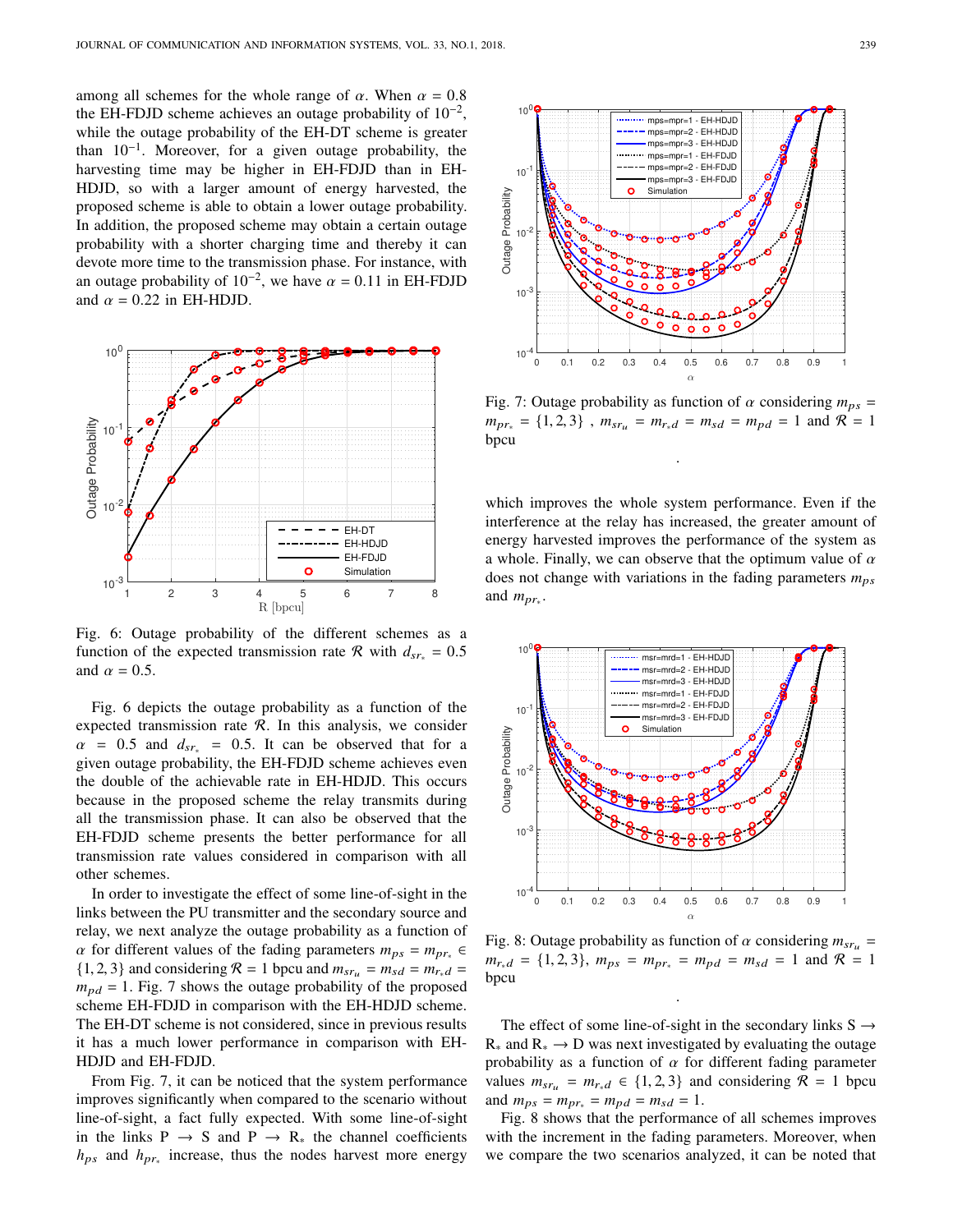the secondary network performs better when there is some line-of-sight in the links between the primary and secondary network than when the line-of-sight occurs just in some secondary links. As in the previous analysis, we can observe that the optimum value of  $\alpha$  does not change with variations in the fading parameters  $m_{sr_u}$  and  $m_{r_*d}$ .

In Fig. 9, the outage probability for the proposed scheme is plotted as a function of  $\alpha$  varying the number of relays, with  $\mathcal{R} = 1$  bpcu and  $m_{ij} = 1$  for all links. It is observed that when the number of relays increases, the performance of the systems in terms of outage probability improves. This is because the secondary source has more possibilities to transmit its information, which increases the chances of at least one relay decoding the message and thus guaranteeing a better outage probability.



Fig. 9: Outage probability as function of  $\alpha$  varying the number of relays, with  $m_{ij} = 1$  for all channels and  $\mathcal{R} = 1$  bpcu.

## V. CONCLUSION

In this paper, the performance of a full-duplex energy harvesting cooperative cognitive network under Nakagami-*m* fading was investigated. It was considered that the secondary users harvest energy from the RF signals transmitted by the primary user. Analytical expressions for the outage probability were derived and validated through numerical simulations. The results show that the EH-FDJD scheme has the best performance in terms of outage probability, when compared with EH-HDJD scheme and EH-DT direct transmission for the proposed particular scenario. Moreover, it was shown that the performance of the system improves when there is more than one cooperating relay.

# APPENDIX A DERIVATION OF  $O_{r_*d}^{FD}$

In order to find the outage probability for the link  $R_* \rightarrow D$ in (17), we will use the results presented in [31] to approximate the product of two random variables Nakagami*m* ( $Z_k = h_{pk}h_{kd}$ ) by one Gamma variable ( $\Lambda_k \sim \Gamma(\xi_k, \varrho_k)$ ), where  $k \in \{s, r_*\}$ , whose parameters  $\xi_k$  e  $\varrho_k$  can be estimated through the moment generator method described in [32]. To this end, we define the first and second moments of  $\Lambda$  as  $E[\Lambda_k] = \xi_k \varrho_k$  and  $E[\Lambda_k^2] = \xi_k (1 + \xi_k) \varrho_k^2$  [32]. From [33, Eq. 9], the *n*th-order moment of  $Z_k$  can be determined as

$$
E[Z_k^n] = \frac{\Gamma(m_{pk} + \frac{n}{2})\Gamma(m_{kd} + \frac{n}{2})}{\Gamma(m_{pk})\Gamma(m_{kd})} \left(\frac{\lambda_{pk}}{m_{pk}}\right)^{\frac{n}{2}} \left(\frac{\lambda_{kd}}{m_{kd}}\right)^{\frac{n}{2}}.
$$
 (23)

Then, by matching  $E[Z_k]$  with  $E[\Lambda_k]$  and  $E[Z_k^2]$  with  $E[\Lambda_k^2]$  and after some algebraic manipulations,  $\xi_k$  and  $\varrho_k$ can be written as a function of the parameters of the random variable Nakagami-*m*  $\Gamma_s(\xi_s, \varrho_s)$  and  $\Gamma_{r_*}(\xi_{r_*}, \varrho_{r_*})$ .

Consequently, considering  $Z_k^2 \approx |h_{pk}|^2 |h_{kd}|^2$  and solving the integral in (24), the outage probability  $O_{r,d}^{FD}$  can be written as in (17).

#### **REFERENCES**

- [1] H. D. Pereira, S. B. Mafra, and E. M. G. Fernández, "Análise de desempenho de uma rede cognitiva full-duplex com captação de energia," *XXXV Brazilian Telecommuncation Symposium (SBrT'17) - São-Pedro - SP, Brasil*, pp. 1–5, September 2017.
- [2] J. Mitola and G. Q. Maguire, "Cognitive radio: making software radios more personal," *IEEE Personal Communications*, vol. 6, no. 4, pp. 13– 18, August 1999, doi: 10.1109/JPROC.2010.2070470.
- [3] A. Goldsmith, S. A. Jafar, I. Maric, and S. Srinivasa, "Breaking spectrum gridlock with cognitive radios: An information theoretic perspective," *Proceedings of the IEEE*, vol. 97, no. 5, pp. 894–914, May 2009, doi: 10.1109/JPROC.2009.2015717.
- [4] S. Sudevalayam and P. Kulkarni, "Energy harvesting sensor nodes: Survey and implications," *IEEE Communications Surveys Tutorials*, vol. 13, no. 3, pp. 443–461, March 2011, doi: 10.1109/SURV.2011.060710.00094.
- [5] R. Amirtharajah and A. P. Chandrakasan, "Self-powered signal processing using vibration-based power generation," *IEEE Journal of Solid-State Circuits*, vol. 33, no. 5, pp. 687–695, May 1998, doi: 10.1109/4.668982.
- [6] S. Chalasani and J. M. Conrad, "A survey of energy harvesting sources for embedded systems," in *IEEE SoutheastCon 2008*, April 2008, pp. 442–447, doi: 10.1109/SECON.2008.4494336.
- [7] L. R. Varshney, "Transporting information and energy simultaneously," in *2008 IEEE International Symposium on Information Theory*, July 2008, pp. 1612–1616, doi: 10.1109/ISIT.2008.4595260.
- [8] X. Zhou, R. Zhang, and C. K. Ho, "Wireless information and power transfer: Architecture design and rate-energy tradeoff," in *2012 IEEE Global Communications Conference (GLOBECOM)*, December 2012, pp. 3982–3987, doi: 10.1109/GLOCOM.2012.6503739.
- [9] R. Zhang and C. K. Ho, "Mimo broadcasting for simultaneous wireless information and power transfer," *IEEE Transactions on Wireless Communications*, vol. 12, no. 5, pp. 1989–2001, May 2013, doi: 10.1109/TWC.2013.031813.120224.
- [10] A. A. Nasir, X. Zhou, S. Durrani, and R. A. Kennedy, "Relaying protocols for wireless energy harvesting and information processing,' *IEEE Transactions on Wireless Communications*, vol. 12, no. 7, pp. 3622–3636, July 2013, doi: 10.1109/TWC.2013.062413.122042.
- [11] J. N. Laneman, D. N. C. Tse, and G. W. Wornell, "Cooperative diversity in wireless networks: Efficient protocols and outage behavior," *IEEE Transactions on Information Theory*, vol. 50, no. 12, pp. 3062–3080, December 2004, doi: 10.1109/TIT.2004.838089.
- [12] A. Nosratinia, T. E. Hunter, and A. Hedayat, "Cooperative communication in wireless networks," *IEEE Communications Magazine*, vol. 42, no. 10, pp. 74–80, October 2004, doi: 10.1109/MCOM.2004.1341264.
- [13] G. Kramer, M. Gastpar, and P. Gupta, "Cooperative strategies and capacity theorems for relay networks," *IEEE Transactions on Information Theory*, vol. 51, no. 9, pp. 3037–3063, September 2005, doi: 10.1109/TIT.2005.853304.
- [14] M. Duarte, C. Dick, and A. Sabharwal, "Experiment-driven characterization of full-duplex wireless systems," *IEEE Transactions on Wireless Communications*, vol. 11, no. 12, pp. 4296–4307, December 2012, doi: 10.1109/TWC.2012.102612.111278.